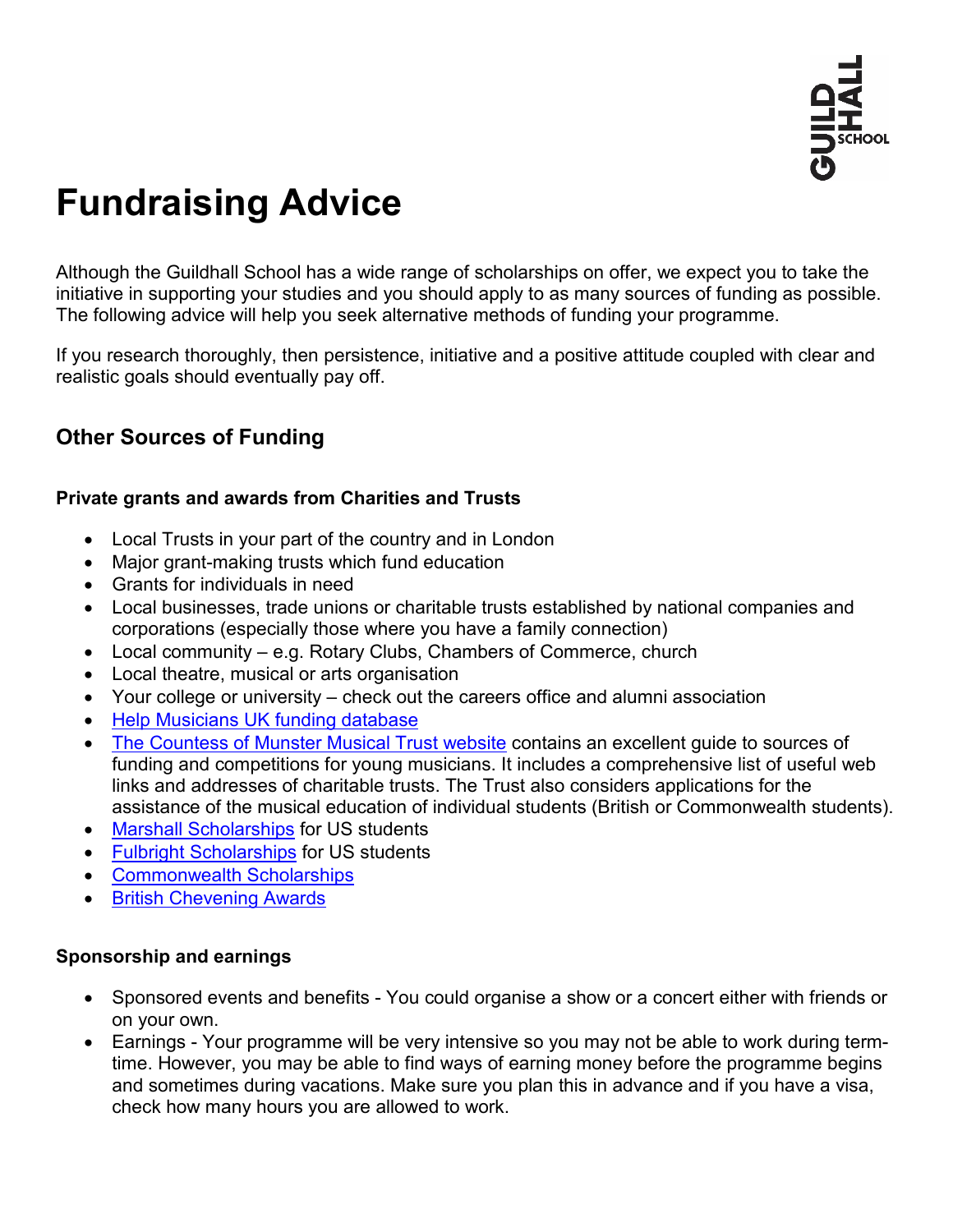# **Where to find more information**

#### **Libraries and publications**

- Local library. This will have local information as well as useful books
- [The Directory of Social Change \(DSC\)](http://www.dsc.org.uk/) publishes a comprehensive range of fundraising guides. In particular,
	- o The Directory of Grant Making Trusts
	- o The Guide to Major Trusts
- Sponsorship & Funding Directory (Hobsons)
- Sponsorship and Donations Year Book (Hollis)
- National publications about studying abroad eg Study Abroad published by UNESCO
- The Grants Register (Published vearly by Palgrave Macmillan Reference Ltd. Available from: [Palgrave Macmillan,](http://www.palgrave.com/) Houndsmill, Basingstoke, Hampshire RG21 6XS)

## **The internet**

- [The Alternative Guide to Postgraduate Funding](http://www.postgraduate-funding.com/) a resource with a searchable database for funding, help with letter writing and other useful ideas and information. Once you have accepted your offer at the school, you will have free access
- [The British Council website](https://study-uk.britishcouncil.org/) or local office
- [Fundsnet Services](http://www.fundsnetservices.com/) website is useful for US and international fundraising.
- [Brightside](http://www.thebrightsidetrust.org/) website has information to help prepare for university
- [Association of Charity Officers](http://www.aco.uk.net/) has useful links to member organisations' websites
- [Learn Direct](http://www.learndirect.com/) has advice regarding studying including funding.
- [Churches Together in Britain and Ireland.](http://www.ctbi.org.uk/)
- [Turn2Us](http://www.turn2us.org.uk/) funding wizard to find local charities and other funding

#### **Other contacts**

- Your teachers, course tutors and careers advisors
- Contacts family, friends, people who have engaged your services
- LEA ask for advice and refer to Local Authority websites which may list charitable trusts established to benefit people from your area
- If you are not a UK student, you should contact your own ministry of education and British Council office for details of scholarship opportunities for students wishing to study overseas.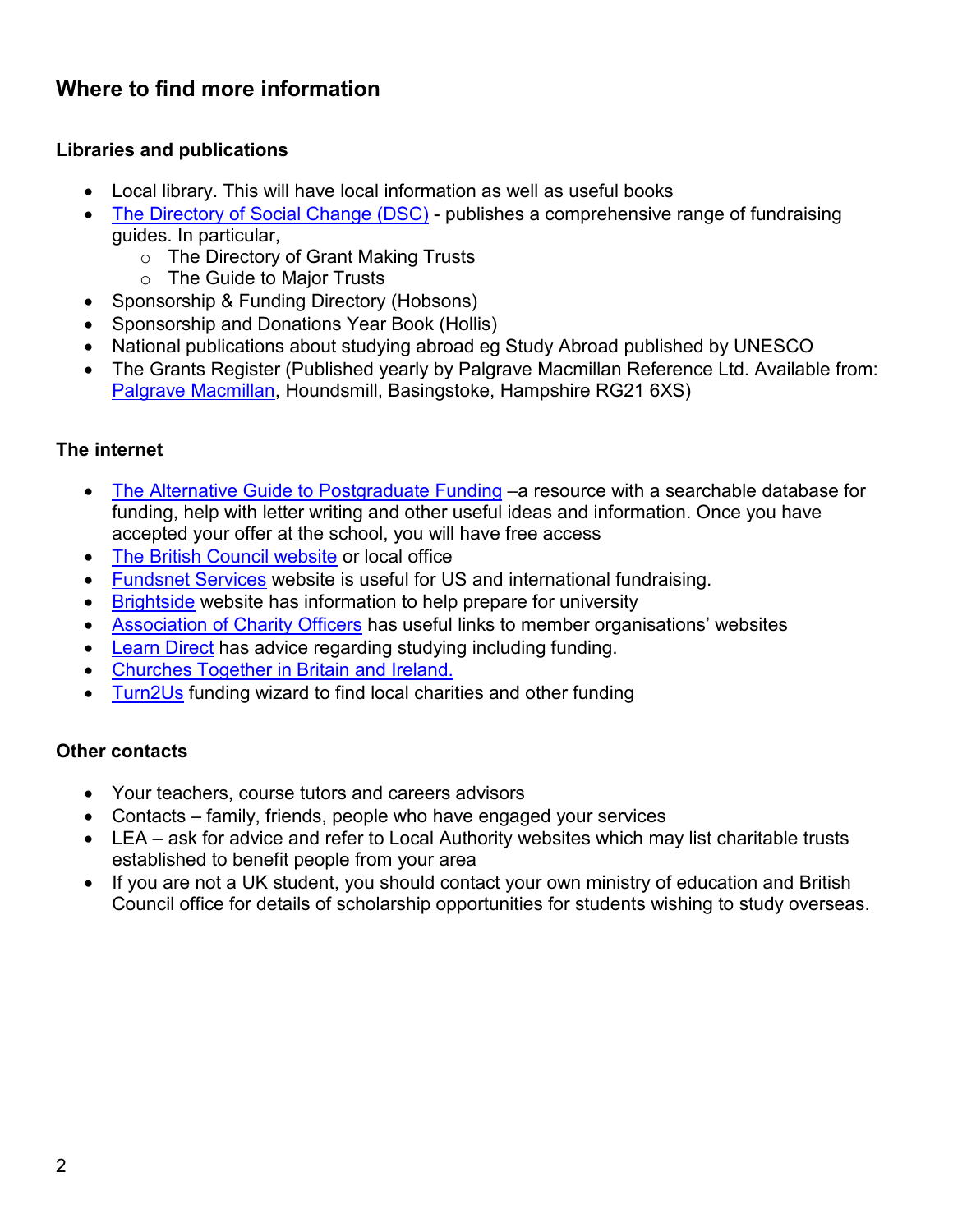# **Planning and executing your fundraising campaign**

## **Research**

- Spend time researching all the possible areas suggested above. Make a list of the ones you will approach, how much you can ask them for, and when their deadlines are.
- Many applications are due in 6-12 months before you start the course so plan ahead. Keep a careful record of every approach you make and the response you get, including the dates.

## **Applications**

You will spend a lot of time and space repeating the same information. Many people create a leaflet showing what's special about themselves and this opportunity, covering much of the information in an attractive and arresting form. If you are completing application forms, photocopy them first to give you chance to practice.

Make sure:

- You check the criteria, are definitely eligible, and will be able to abide by their rules.
- You know how much you can ask for and indicate how much the total cost of studying is.
- You understand the application procedures and you follow them.
- You know the deadlines for applications and decisions.
- You keep on friendly terms with anyone with whom you make direct contact.

#### **Why do I merit funding?**

Whoever you approach for financial support, you will need to consider this question clearly and imaginatively. Try to include the following information:

- What do you hope to achieve at the Guildhall School of Music & Drama?
- What are you going to do when you leave the Guildhall School of Music & Drama?
- How will the programme/training help you to achieve your career aim?
- CV (including details of achievements and prizes), references and budget.
- Evidence/information demonstrating financial need (e.g. financial background, student loans, overdraft).
- Evidence that you have helped yourself or have helped others (e.g. fundraising events, community work) and have applied for funding elsewhere.
- That you have been accepted to a conservatoire of international renown, and were selected on the basis of a competitive audition and interview.

Quote the large numbers of applicants to places (see prospectus for details). Places are offered to those who can demonstrate a high level of talent and commitment, which, in the view of the audition panels, could lead after professional training to a successful career.

• Communicate how passionate you are about this opportunity